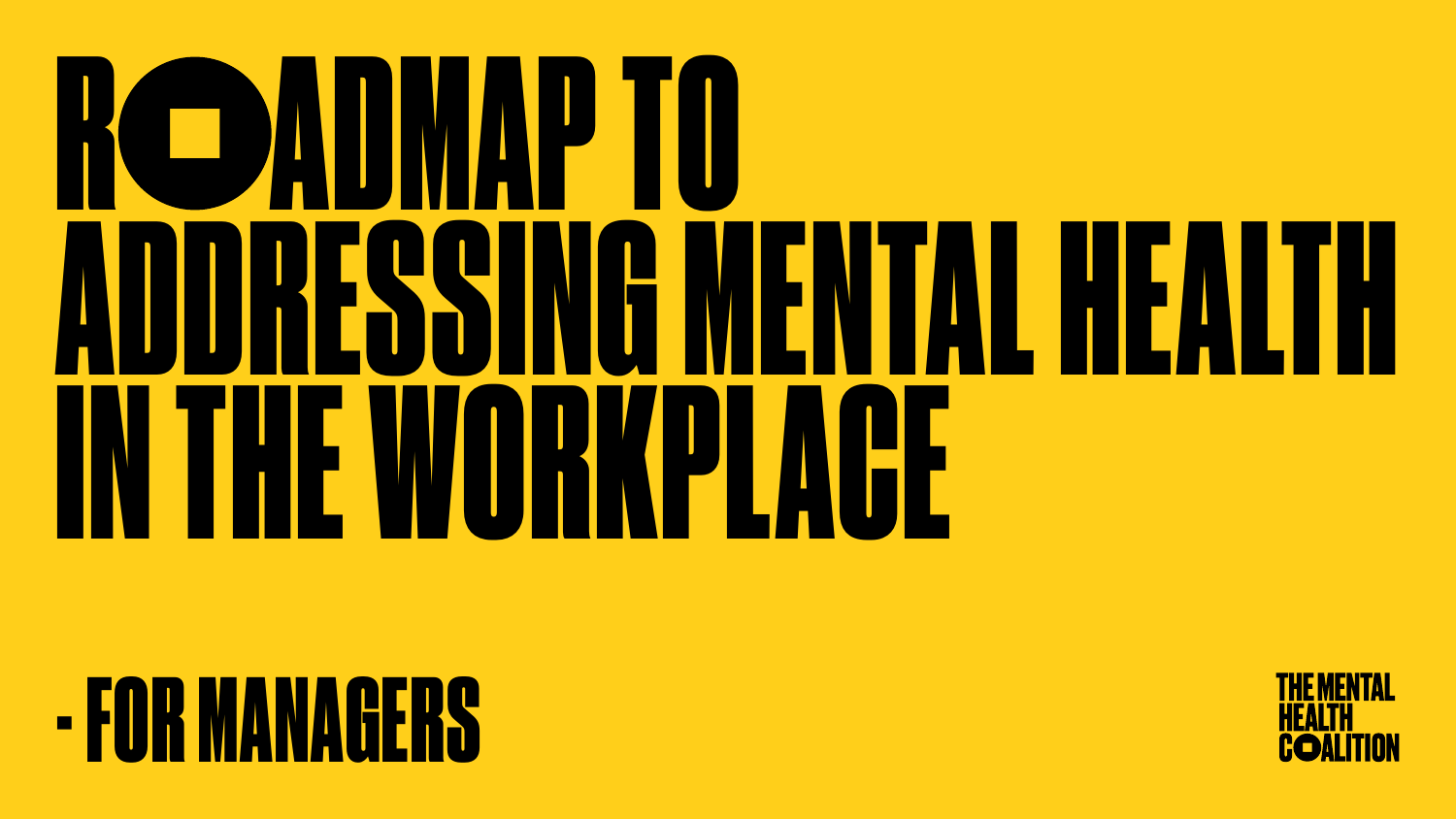# **THE CASE FOR ADDRESSING MENTAL HEALTH AT WORK**

#### ROADMAP TO ADDRESSING MENTAL HEALTH IN THE WORKPLACE

Although it can be difficult to address mental health in the workplace, doing so benefits everyone. While not everyone deals with a clinical mental health condition, everyone has mental health and experiences things like stress, burnout, workplace social anxiety, and performance anxiety. When these are addressed, **employees are happier, productivity improves, team collaboration improves, and the workplace becomes a healthier environment.** And finally, for every \$1 invested in treatment for mental health conditions of employees, there is a return of US \$4 in improved health and productivity.

More information from: [One Mind,](https://onemindatwork.org/at-work/serious-depression-calculator/) [NAMI](https://www.nami.org/Get-Involved/Pledge-to-Be-StigmaFree/StigmaFree-Company), [MHA](https://mhanational.org/mind-workplace), [APA Foundation,](https://apafdn.org/impact/workplace/center-for-workplace-mental-health) [WHO](https://www.who.int/teams/mental-health-and-substance-use/promotion-prevention/mental-health-in-the-workplace) More info: [National Council for Mental Wellbeing,](https://www.mentalhealthfirstaid.org/2019/03/how-employers-can-help-manage-anxiety-in-the-workplace/) Vibrant

### **HOW TO IDENTIFY AND REMOVE ROADBLOCKS TO ADDRESSING MENTAL HEALTH IN THE WORKPLACE**

These are some common roadblocks that pop up when beginning to address mental health at work. Take a moment to consider which most apply to you or if there are any others that get in your way.

#### ROADBLOCK HOW TO SIDESTEP IT Not fully understanding mental health Get up to speed on the fundamentals of mental health with [MHC's Roadmap to Mental Health.](https://www.thementalhealthcoalition.org/mhcs-roadmap-to-mental-health/)

Worry about making others uncomfortable





starting the conversation may help some feel seen.

Fear that you'll be misunderstood or say the wrong thing

Be authentic and empathetic. While it's ok that you are not an expert at discussing mental health topics, you can still provide support simply by starting a conversation.

Discomfort discussing employees' mental health concerns

Remember, you don't have to be a therapist to your employees, but you can offer them support in seeking mental health services.

Fear of seeming insincere

Try talking about mental health topics that are relatable (e.g., burn out or work related stress). This will allow you to connect with your employees through a shared experience.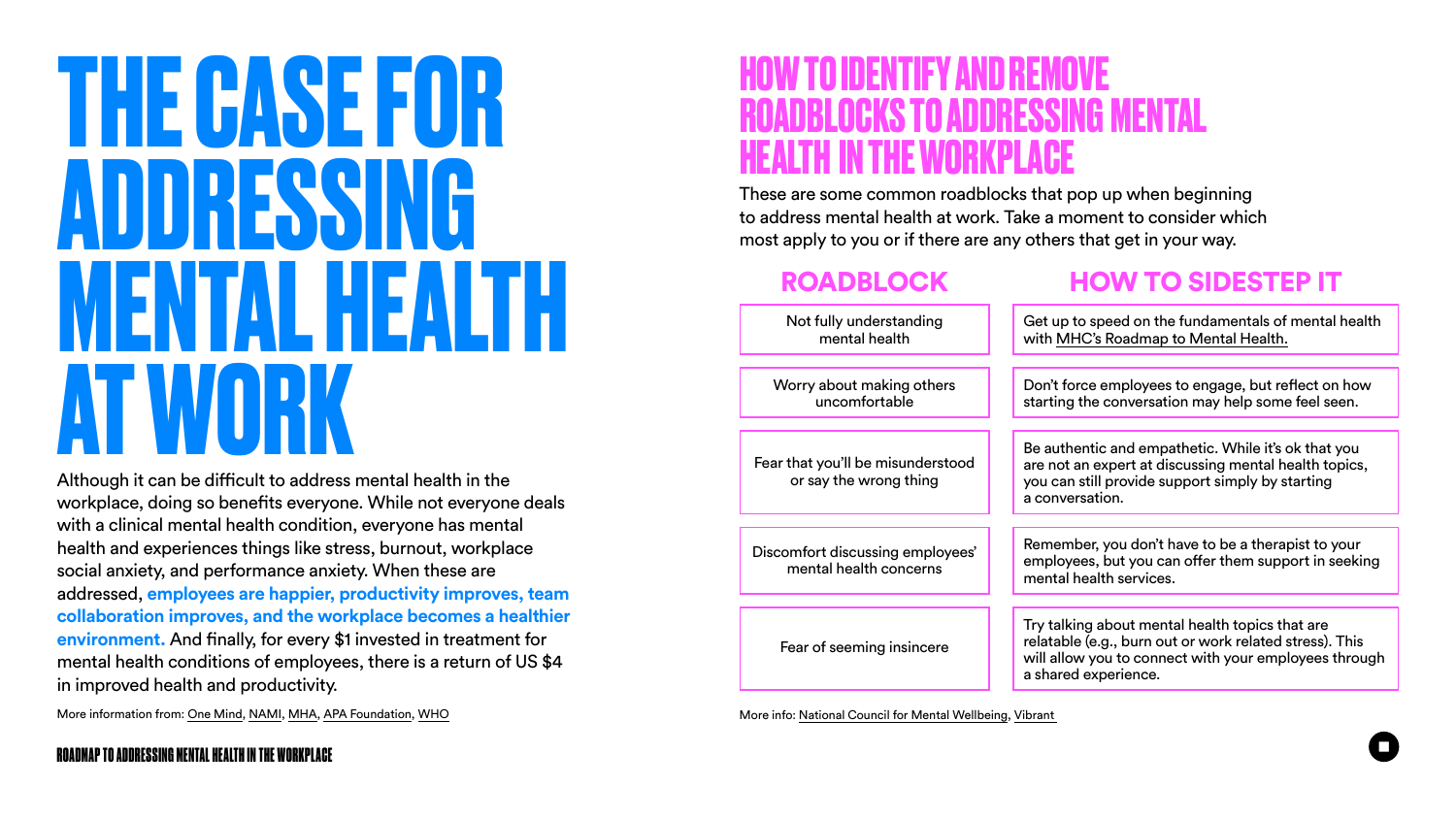



# **ACTION STEPS<br>TO ADDRESSIN TO ADDRESSING MENTAL HEALTH AT W RK**

| Take some time to get up to speed on what mental<br>health is and topics relevant to your team members.<br>Seek out online resources like those available through<br>The Mental Health Coalition's Resource Library.                                                                                                                      |
|-------------------------------------------------------------------------------------------------------------------------------------------------------------------------------------------------------------------------------------------------------------------------------------------------------------------------------------------|
| Set aside an hour to sit down and brainstorm what                                                                                                                                                                                                                                                                                         |
| preconceptions you have or used to have about mental<br>health. Consider what stigmatizing beliefs you might<br>have and how you can challenge them.                                                                                                                                                                                      |
|                                                                                                                                                                                                                                                                                                                                           |
| Think about a time when you went through something<br>difficult. Chances are your mental health took a toll,<br>whether you realized it at the time or not. Alternatively,<br>think of a loved one who has had difficulties with<br>their mental health. Then use these to build empathy<br>towards employees who could use some support. |
|                                                                                                                                                                                                                                                                                                                                           |
| Consider where on a scale from 1-10 your organization<br>is in supporting mental health, and set a goal for a<br>number you would like to reach by the end of the year.<br>Then write out at least three action steps you can take<br>in the workplace to apply this knowledge and empathy.                                               |
| Begin seeing yourself as a mental health advocate<br>and others will as well.                                                                                                                                                                                                                                                             |
|                                                                                                                                                                                                                                                                                                                                           |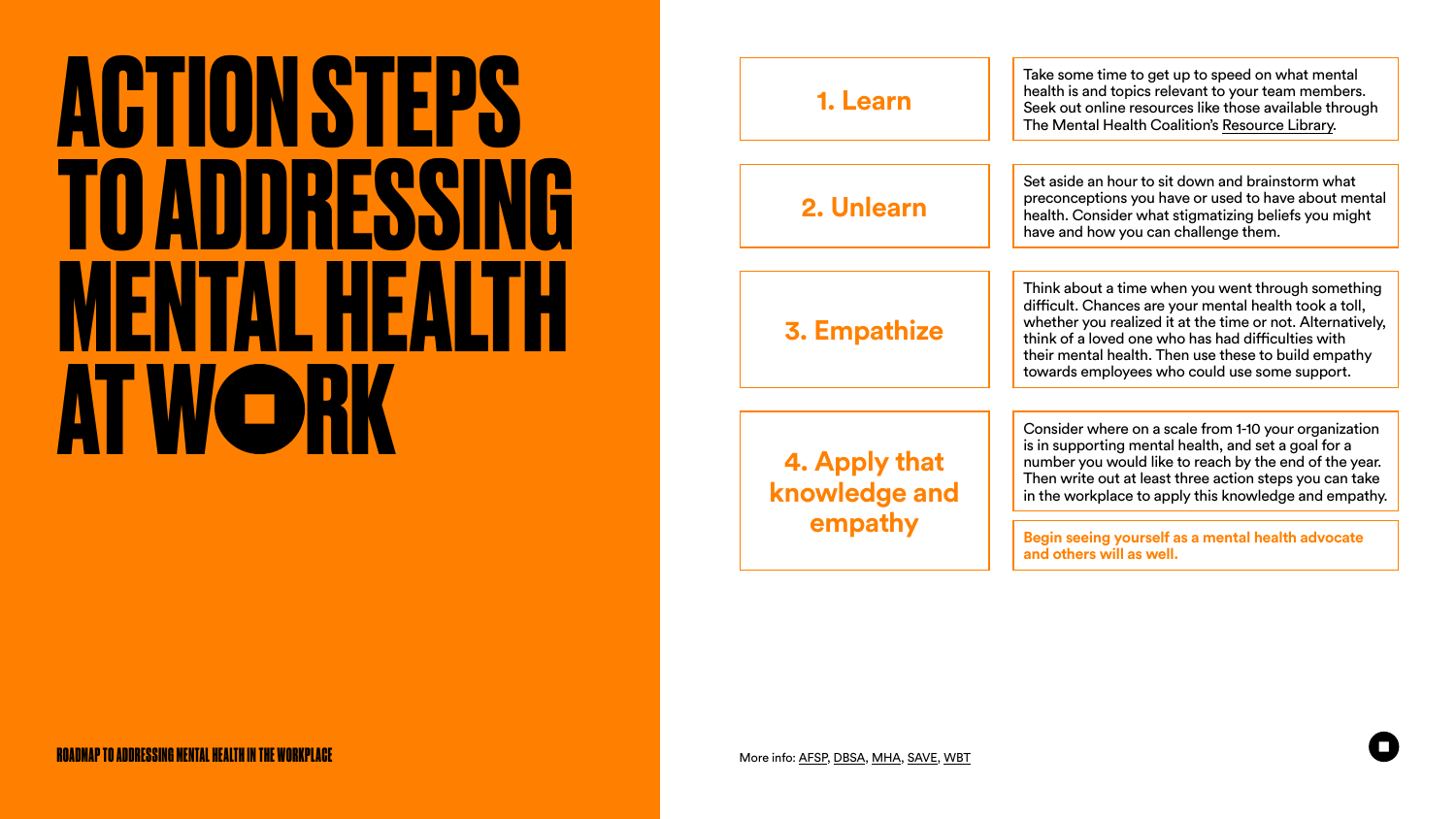Walk the walk: demonstrate a healthy work/life balance; practice self-care so that your teammates feel comfortable following your example.

Talk the talk: get comfortable talking about your own health and the ways you take care of yourself.

#### **Lead by example:**

#### **Own up to past missteps:**

#### **Don't require or push:**

#### **Clarify things:**

**Acknowledge difficulties of both remote and in-person work:**

If you haven't helped create space for mental health in the workplace before, address that. If you've ever made an employee uncomfortable because of their mental health struggles, name that. And if you've dropped the ball on offering benefits that support mental wellbeing, state that. Most importantly, if you can be open about why these things happened, you can start to build trust with your teammates that you'll be putting real effort into supporting them moving forward.

Provide a safe environment in which your team members can feel comfortable both sharing and asking for what they need.

Refrain from making it mandatory for employees to talk about their mental health (this would just defeat the purpose).

This can be a stepping stone to addressing mental health, since both remote and in-person work can take a toll for different reasons.



### **HOW TO CHANGE YOUR WORKPLACE'S CULTURE AROUND MENTAL HEALTH**

A shift in company culture around mental health can be surprising. Remedy this by making it clear why this is happening (to support them and foster a healthy workforce). Also emphasize that sharing about mental health won't result in punitive action but rather supportive services if wanted.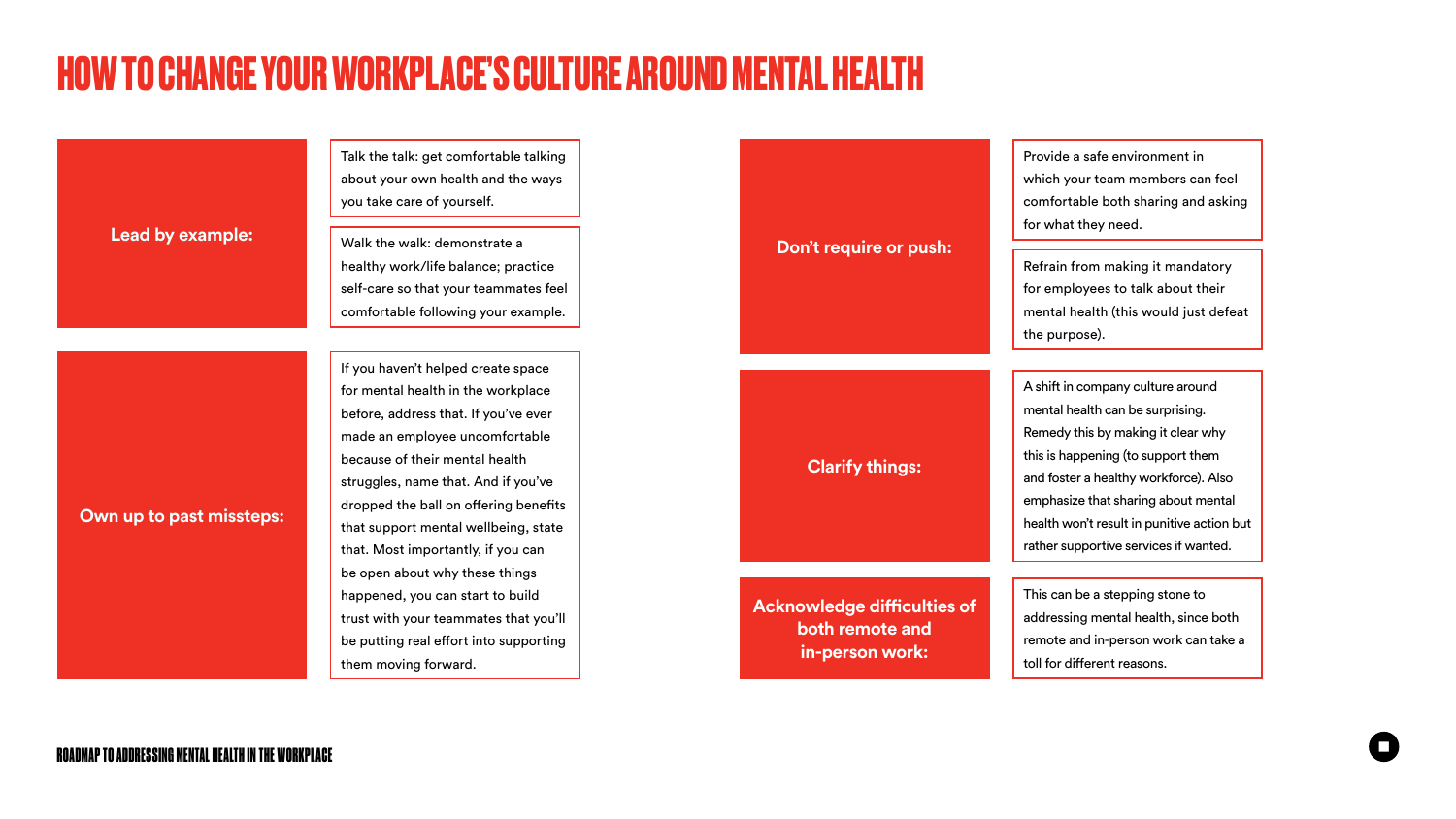#### **Encourage company-wide change:**



While your individual actions are extremely important in supporting wellbeing at work, a culture-wide shift will require a wider-angle lens. Look for ways that you can encourage change throughout your organization. If you can find others who have a similar mission, collaborate. If you can get leadership on your side, even better. The more people you have actively working to support mental health at work, the better chance you have for a broad culture shift.



**[The Action Alliance](https://theactionalliance.org/communities/workplace)** [National Council for Mental Wellbeing](https://www.mentalhealthfirstaid.org/2019/02/four-ways-employers-can-improve-mental-health-in-the-workplace/)

Be clear about how you support employees who have clinical mental health conditions (e.g., paid time off, counseling services, stress relief tools or spaces, etc.). Provide this information to every employee and with an inviting tone that suggests that there will not be judgment if these benefits are utilized. This way employees don't need to "out" themselves or worry about backlash when asking about accommodations.





### **HOW TO CHANGE YOUR WORKPLACE'S CULTURE AROUND MENTAL HEALTH**

While you should not require employees to disclose their clinical mental health history or status, plan to initiate conversations that contribute to a work environment that is supportive of holistic wellbeing, which includes mental health.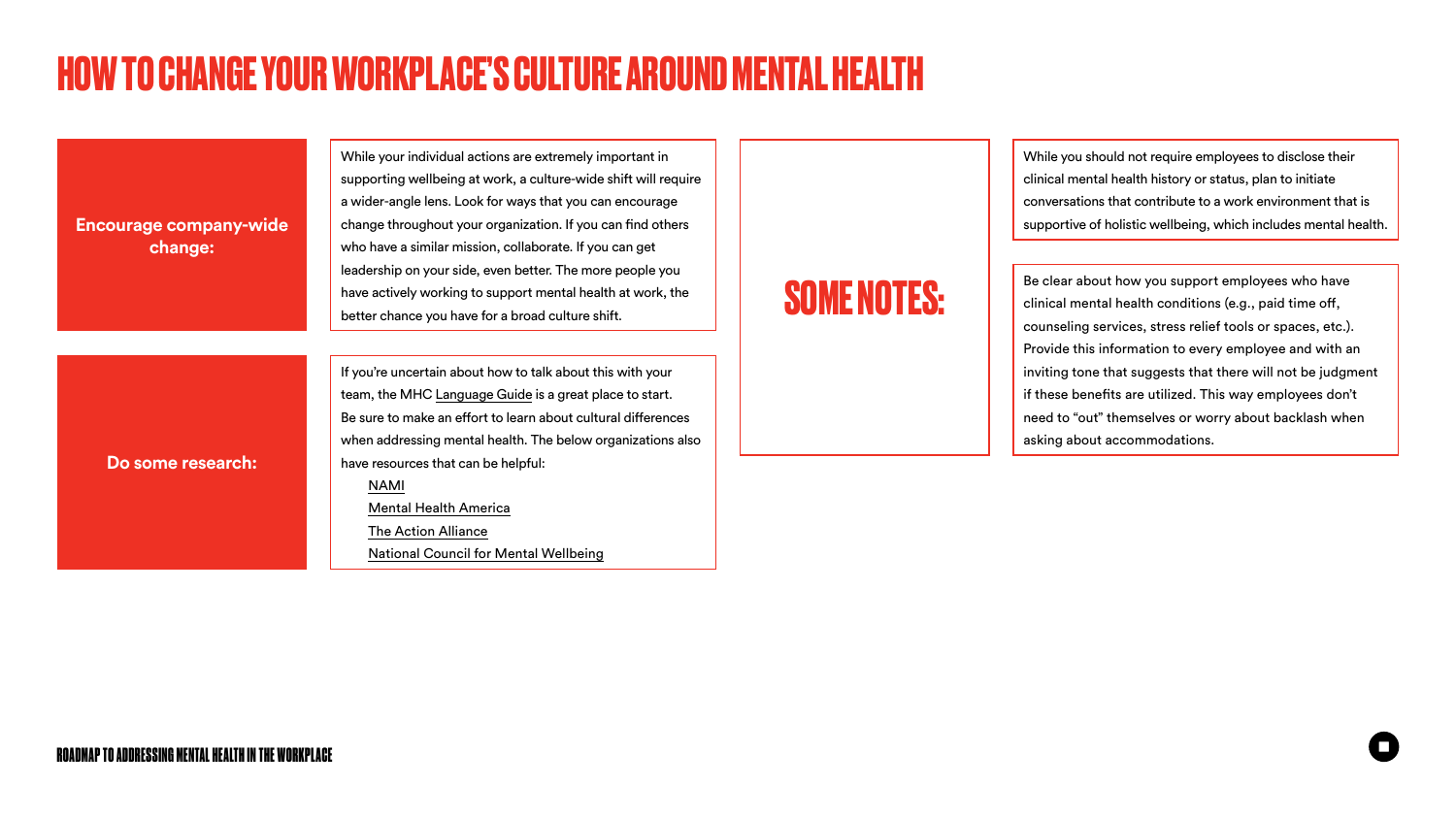



While there are many ways to address mental health at work, here are some clear examples that can be adapted to your specific situation.

Broaching mental health in performance reviews… "I want to take some time to touch base about **how you're doing.** I've noticed that you don't seem exactly like yourself. Is there anything you're concerned about? How could we help you feel **more at ease and supported** at work?" Supporting an employee who's just shared a mental health concern… "**Thank you** for telling me this, I know it can feel nerveracking and vulnerable to bring this up to a manager. Please know that this won't jeopardize your position and that I want to support you as best I can. How would you feel about **[specific accommodations]**?" Sharing a personal experience with mental health… "The telltale **signs of burnout for me** are when I start to procrastinate or I feel cranky or cynical more days than not. It's okay if you notice this too, and you can always let me know. We'll find a way to **make things more manageable.**" Modeling holistic wellbeing and fostering mental health day to day… "Even though I'm often tempted to work 24/7, I've started making an effort to **take better care of myself**. I went for a hike this weekend to boost my mood, and I'm going to stop replying to emails over the weekend. I hope you and our team know that I'd **love to see you doing the same**."

## **H W TO TALK ABOUT MENTAL HEALTH WITH YOUR TEAM**